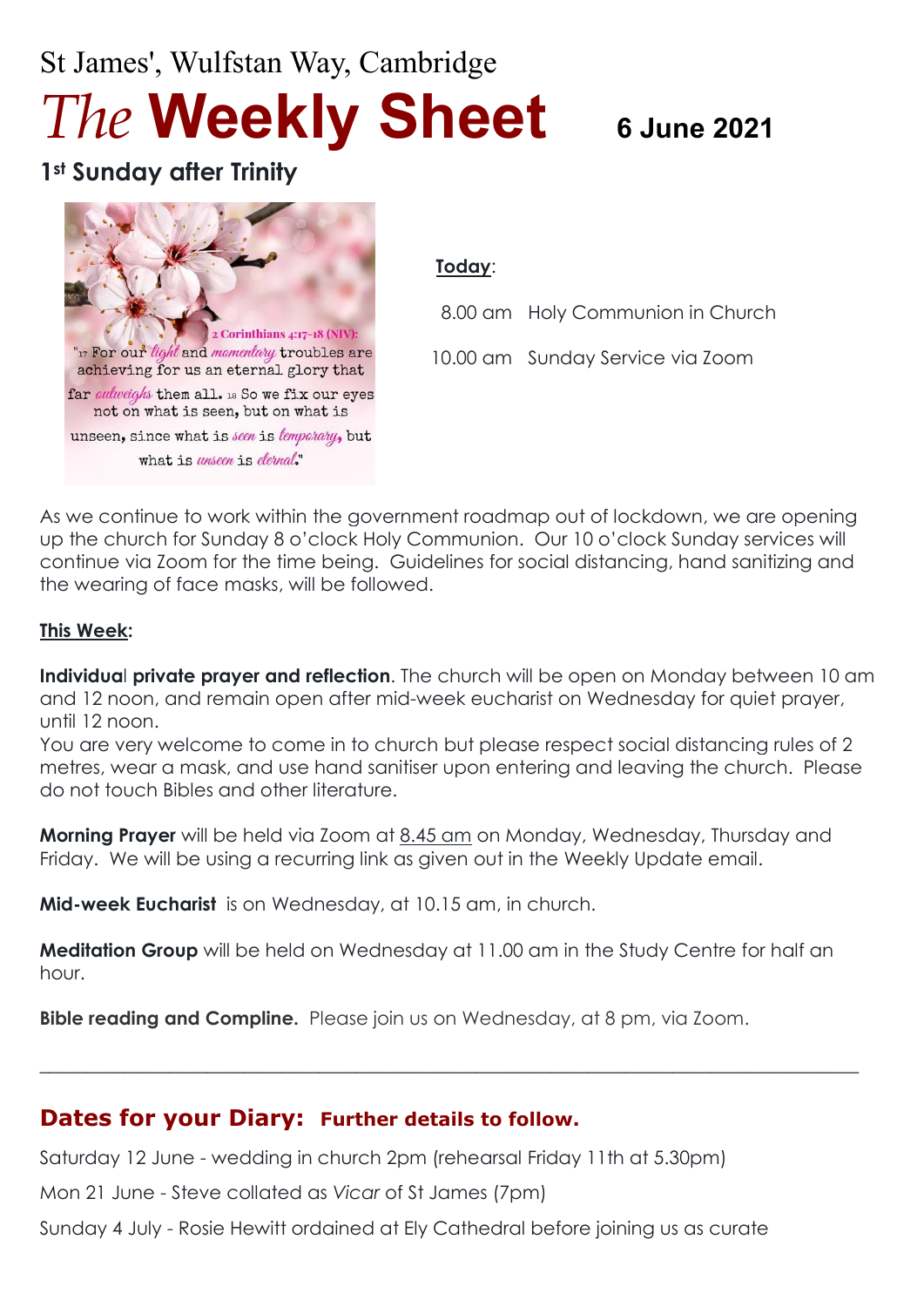Tuesday 13 July – PCC Meeting

Sunday 18 July - St James festival service 10am, probably outside in the church garden.

 $\_$  , and the set of the set of the set of the set of the set of the set of the set of the set of the set of the set of the set of the set of the set of the set of the set of the set of the set of the set of the set of th

# **Collect for today**

God of truth, help us to keep your law of love and to walk in ways of wisdom, that we may find true life in Jesus Christ your Son.

# **Today's readings are:**

1 Samuel 8.4-11 [12-15] 16-20 [11.14-end]; Psalm 138; 2 Corinthians 4.13-5.1; Mark 3.20-end

 $\_$  , and the set of the set of the set of the set of the set of the set of the set of the set of the set of the set of the set of the set of the set of the set of the set of the set of the set of the set of the set of th

**\_\_\_\_\_\_\_\_\_\_\_\_\_\_\_\_\_\_\_\_\_\_\_\_\_\_\_\_\_\_\_\_\_\_\_\_\_\_\_\_\_\_\_\_\_\_\_\_\_\_\_\_\_\_\_\_\_\_\_\_\_\_\_\_\_\_\_\_\_\_\_\_\_\_\_\_\_\_\_\_\_\_\_\_\_**

# **1 Samuel 8.4-11 [12-15] 16-20 [11.14-end]**

Then all the elders of Israel gathered together and came to Samuel at Ramah, and said to him, 'You are old and your sons do not follow in your ways; appoint for us, then, a king to govern us, like other nations.' But the thing displeased Samuel when they said, 'Give us a king to govern us.' Samuel prayed to the LORD, and the LORD said to Samuel, 'Listen to the voice of the people in all that they say to you; for they have not rejected you, but they have rejected me from being king over them. Just as they have done to me, from the day I brought them up out of Egypt to this day, forsaking me and serving other gods, so also they are doing to you. Now then, listen to their voice; only—you shall solemnly warn them, and show them the ways of the king who shall reign over them.'

So Samuel reported all the words of the LORD to the people who were asking him for a king. He said, 'These will be the ways of the king who will reign over you: he will take your sons and appoint them to his chariots and to be his horsemen, and to run before his chariots;[ and he will appoint for himself commanders of thousands and commanders of fifties, and some to plough his ground and to reap his harvest, and to make his implements of war and the equipment of his chariots. He will take your daughters to be perfumers and cooks and bakers. He will take the best of your fields and vineyards and olive orchards and give them to his courtiers. He will take one-tenth of your grain and of your vineyards and give it to his officers and his courtiers.] He will take your male and female slaves, and the best of your cattle and donkeys, and put them to his work. He will take one-tenth of your flocks, and you shall be his slaves. And in that day you will cry out because of your king, whom you have chosen for yourselves; but the LORD will not answer you in that day.'

#### **Israel's Request for a King Granted**

But the people refused to listen to the voice of Samuel; they said, 'No! but we are determined to have a king over us, so that we also may be like other nations, and that our king may govern us and go out before us and fight our battles.'[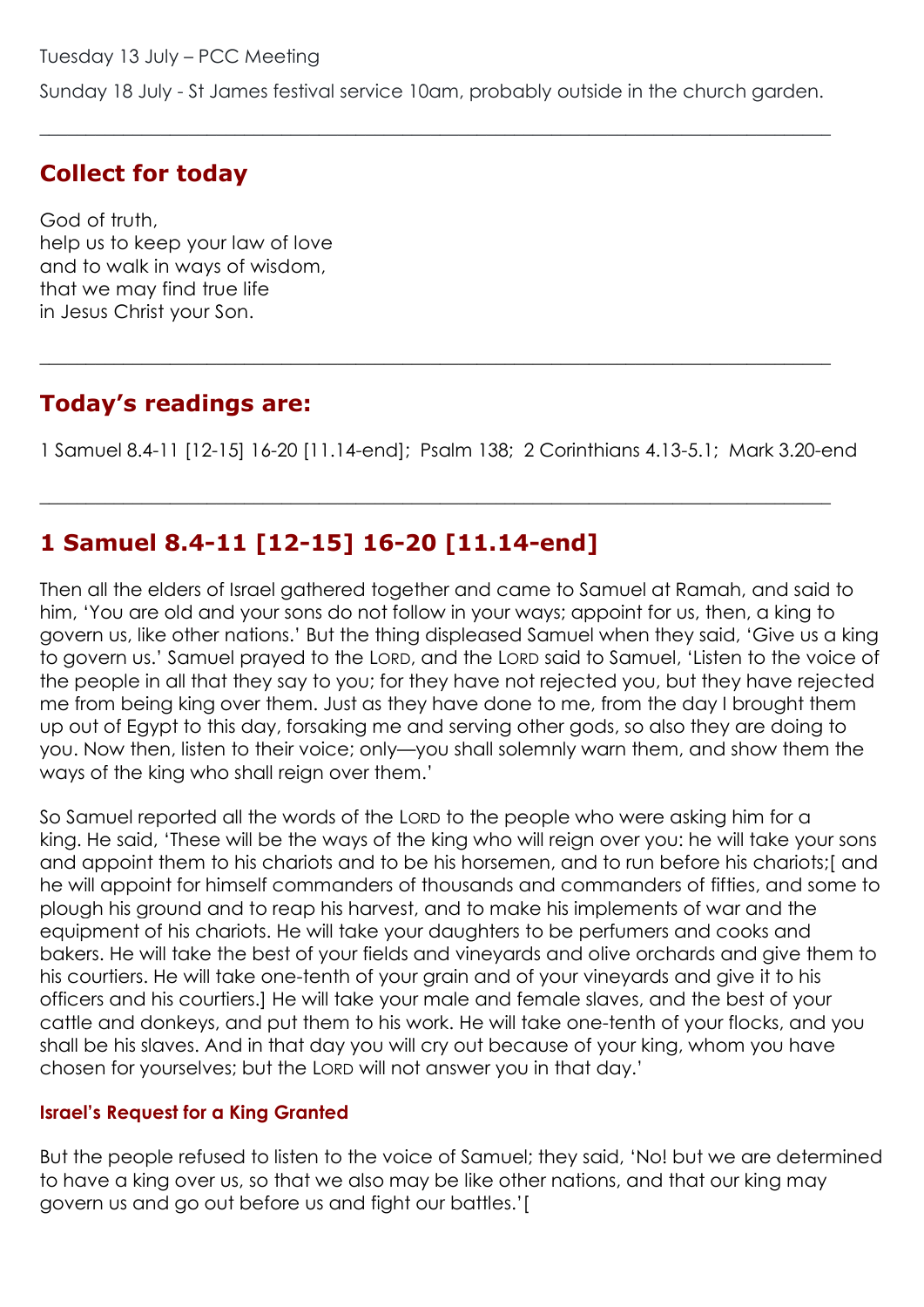Samuel said to the people, 'Come, let us go to Gilgal and there renew the kingship.' So all the people went to Gilgal, and there they made Saul king before the LORD in Gilgal. There they sacrificed offerings of well-being before the LORD, and there Saul and all the Israelites rejoiced greatly.]

 $\_$  , and the set of the set of the set of the set of the set of the set of the set of the set of the set of the set of the set of the set of the set of the set of the set of the set of the set of the set of the set of th

# **Psalm 138**

I will give thanks to you, O Lord, with my whole heart; Before the gods will I sing praise to you. I will bow down towards your holy temple and praise your name, Because of your love and faithfulness; For you have glorified your name And your word above all things. In the day that I called to you, you answered me; You put new strength in my soul. All the kings of the earth shall praise you, O Lord, For they have heard the words of your mouth. They shall sing of the ways of the Lord, That great is the glory of the Lord. Though the Lord be high, he watches over the lowly;' As for the proud, he regards them from afar. Though I walk in the midst of trouble, You will preserve me; You will stretch forth your hand against the fury of my enemies; Your right hand will save me. The Lord shall make good his purpose for me; Your loving-kindness, O Lord, endures for ever; Forsake not the work of your hands.

# **2 Corinthians 4.13-5.1**

But just as we have the same spirit of faith that is in accordance with scripture—'I believed, and so I spoke'—we also believe, and so we speak, because we know that the one who raised the Lord Jesus will raise us also with Jesus, and will bring us with you into his presence. Yes, everything is for your sake, so that grace, as it extends to more and more people, may increase thanksgiving, to the glory of God.

\_\_\_\_\_\_\_\_\_\_\_\_\_\_\_\_\_\_\_\_\_\_\_\_\_\_\_\_\_\_\_\_\_\_\_\_\_\_\_\_\_\_\_\_\_\_\_\_\_\_\_\_\_\_\_\_\_

#### **Living by Faith**

So we do not lose heart. Even though our outer nature is wasting away, our inner nature is being renewed day by day. For this slight momentary affliction is preparing us for an eternal weight of glory beyond all measure, because we look not at what can be seen but at what cannot be seen; for what can be seen is temporary, but what cannot be seen is eternal.

For we know that if the earthly tent we live in is destroyed, we have a building from God, a house not made with hands, eternal in the heavens.

\_\_\_\_\_\_\_\_\_\_\_\_\_\_\_\_\_\_\_\_\_\_\_\_\_\_\_\_\_\_\_\_\_\_\_\_\_\_\_\_\_\_\_\_\_\_\_\_\_\_\_\_\_\_\_\_\_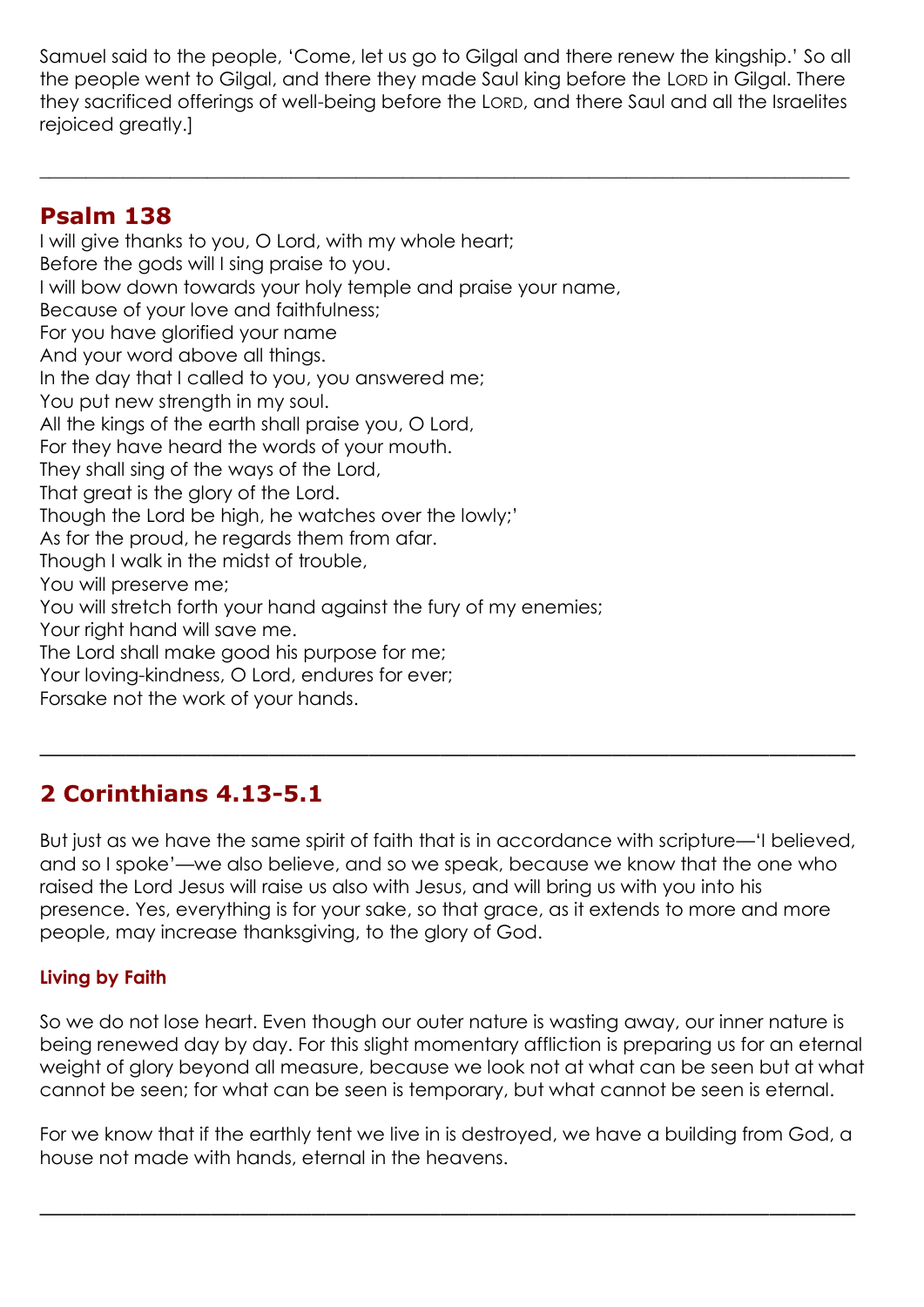# **Mark 3.20-end**

And the crowd came together again, so that they could not even eat. When his family heard it, they went out to restrain him, for people were saying, 'He has gone out of his mind.' And the scribes who came down from Jerusalem said, 'He has Beelzebul, and by the ruler of the demons he casts out demons.' And he called them to him, and spoke to them in parables, 'How can Satan cast out Satan? If a kingdom is divided against itself, that kingdom cannot stand. And if a house is divided against itself, that house will not be able to stand. And if Satan has risen up against himself and is divided, he cannot stand, but his end has come. But no one can enter a strong man's house and plunder his property without first tying up the strong man; then indeed the house can be plundered.

'Truly I tell you, people will be forgiven for their sins and whatever blasphemies they utter; but whoever blasphemes against the Holy Spirit can never have forgiveness, but is guilty of an eternal sin'— for they had said, 'He has an unclean spirit.'

#### **The True Kindred of Jesus**

Then his mother and his brothers came; and standing outside, they sent to him and called him. A crowd was sitting around him; and they said to him, 'Your mother and your brothers and sisters are outside, asking for you.' And he replied, 'Who are my mother and my brothers?' And looking at those who sat around him, he said, 'Here are my mother and my brothers! Whoever does the will of God is my brother and sister and mother.'

# **Readings for next Sunday, 13 June (2nd Sunday after Trinity)**

\_\_\_\_\_\_\_\_\_\_\_\_\_\_\_\_\_\_\_\_\_\_\_\_\_\_\_\_\_\_\_\_\_\_\_\_\_\_\_\_\_\_\_\_\_\_\_\_\_\_\_\_\_\_\_\_\_

\_\_\_\_\_\_\_\_\_\_\_\_\_\_\_\_\_\_\_\_\_\_\_\_\_\_\_\_\_\_\_\_\_\_\_\_\_\_\_\_\_\_\_\_\_\_\_\_\_\_\_\_\_\_\_

1 Samuel 15.34-16.13; Psalm 20; 2 Corinthians 5.6-10 [11-13] 14-17; Mark 4.26-34

There will be a half hour **Meditation group** meeting every Wednesday morning at 11 am after the Eucharist until the end of term. This will take place in the Study Centre and will follow the usual format. All are welcome to attend, but please sign in in the church foyer on arrival, wear a mask while in the church, and use hand sanitizer on arrival and departure. We will observe social distancing, and so the number of those attending may have to be restricted in the unlikely event that too many turn up!

Now that we are having **communion services** twice a week we need to wash the linen that is used. If you are prepared to collect and wash the linen from the vestry please let Steve know.

**Help with the Nave floor**. We are looking for a volunteer to help our cleaner, Denise, buff the Nave floor. If you think you might be able to help, please contact Caroline in the office asap [\(stjameschurchcambridge@yahoo.co.uk\)](mailto:stjameschurchcambridge@yahoo.co.uk) Thank you.

If you haven't returned your **CMS Box** to church please contact Alison Giles at alison.giles64@outlook.com or call 01223 247233 to arrange collection. Thank you.

**Outside tap.** We are grateful to everyone who is helping water the flowers but please can we ask that the watering can is not left resting on the outside tap as this is causing damage. Thank you.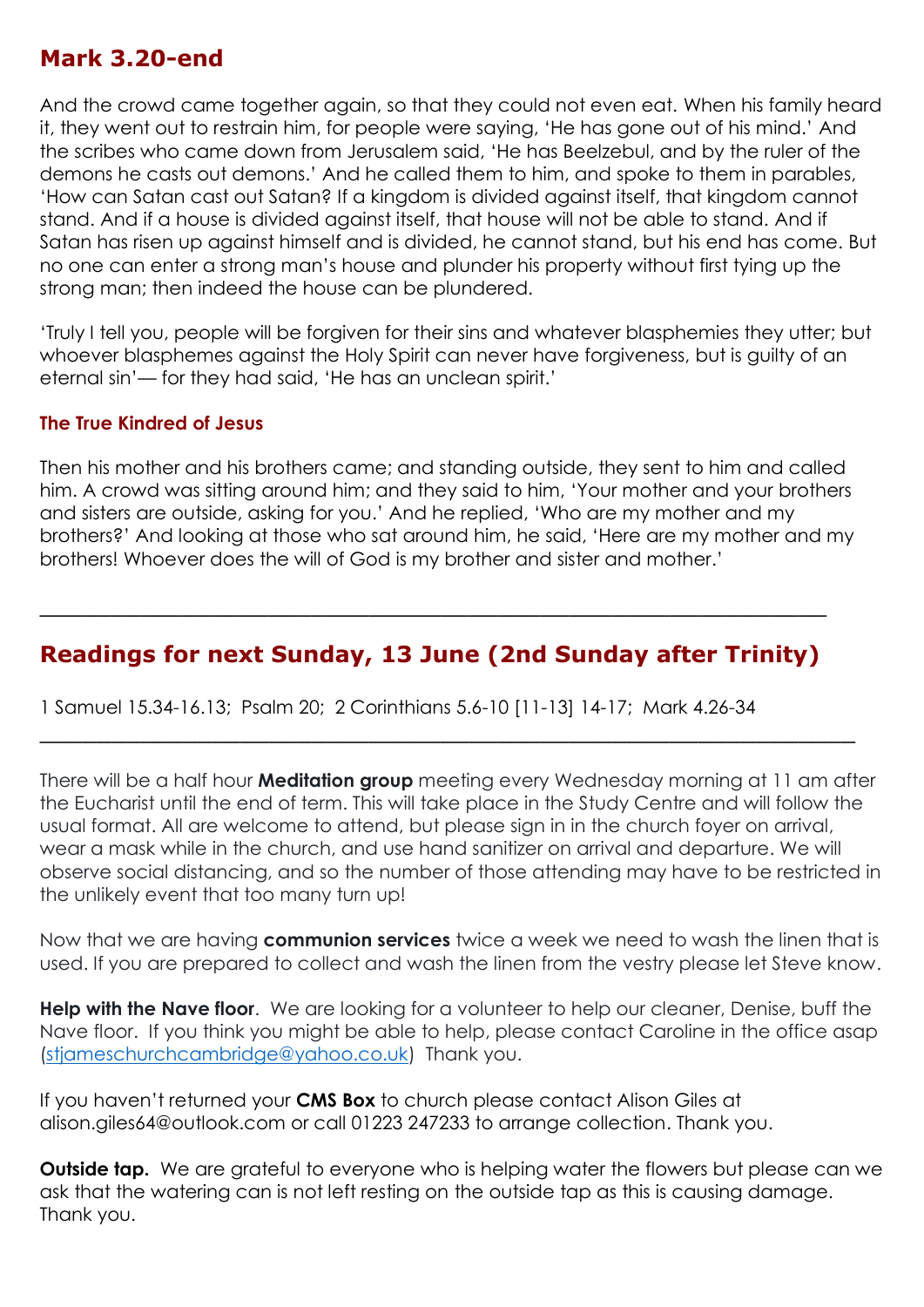**Notice of Election for Diocesan Synod.** Election for members to the Diocesan Synod for 2021- 2024 (13 clergy and 9 lay representatives) takes place between 30 April and 1 August. The Notice of Election is displayed on our website under the 'PCC' tab; if any member on our electoral roll wishes to be nominated, please have a word with Steve.

If you would like to add your name to our **prayer list of names that appear on the back of the weekly sheet,** please email Caroline (stjameschurchcambridge@yahoo.co.uk). We are currently updating the list and it would be lovely to include the names of newcomers to our congregation but also the names of others who regularly worship with us but may not have forwarded their wish to be included on the list.

**Food Hub.** The Food Hub continues to operate on a Saturday morning between 10.30 am and 12.30 pm here at St James'.

The food remains a basic food package ideally for those who are either struggling to pay for provisions or who cannot get to the shops or book an online delivery.

The Food Hub is now able to receive donations again and these should be dropped off at church between 3 and 4 pm on a Friday afternoon. Look on the Queen Edith Community Forum website to find more details about those items most needed - and about how to donate financially. Thank you.

**Caroline** will be working from home on Monday and Wednesday morning, usual times, and will be in the office on Thursday morning.

**Phone line.** The Church of England central team have supported the release of the Daily Hope phone line. Daily Hope offers music, prayers and reflections as well as full worship services from the Church of England at the end of a telephone line. The line – which is available 24 hours a day on **0800 804 8044** – has been set up particularly with those unable to join online church services during the period of restrictions in mind. Find out more here - [https://www.churchofengland.org/more/media-centre/coronavirus-covid-](https://www.churchofengland.org/more/media-centre/coronavirus-covid-19-guidance-parishes/daily-hope-phone-line)[19-guidance-parishes/daily-hope-phone-line](https://www.churchofengland.org/more/media-centre/coronavirus-covid-19-guidance-parishes/daily-hope-phone-line)